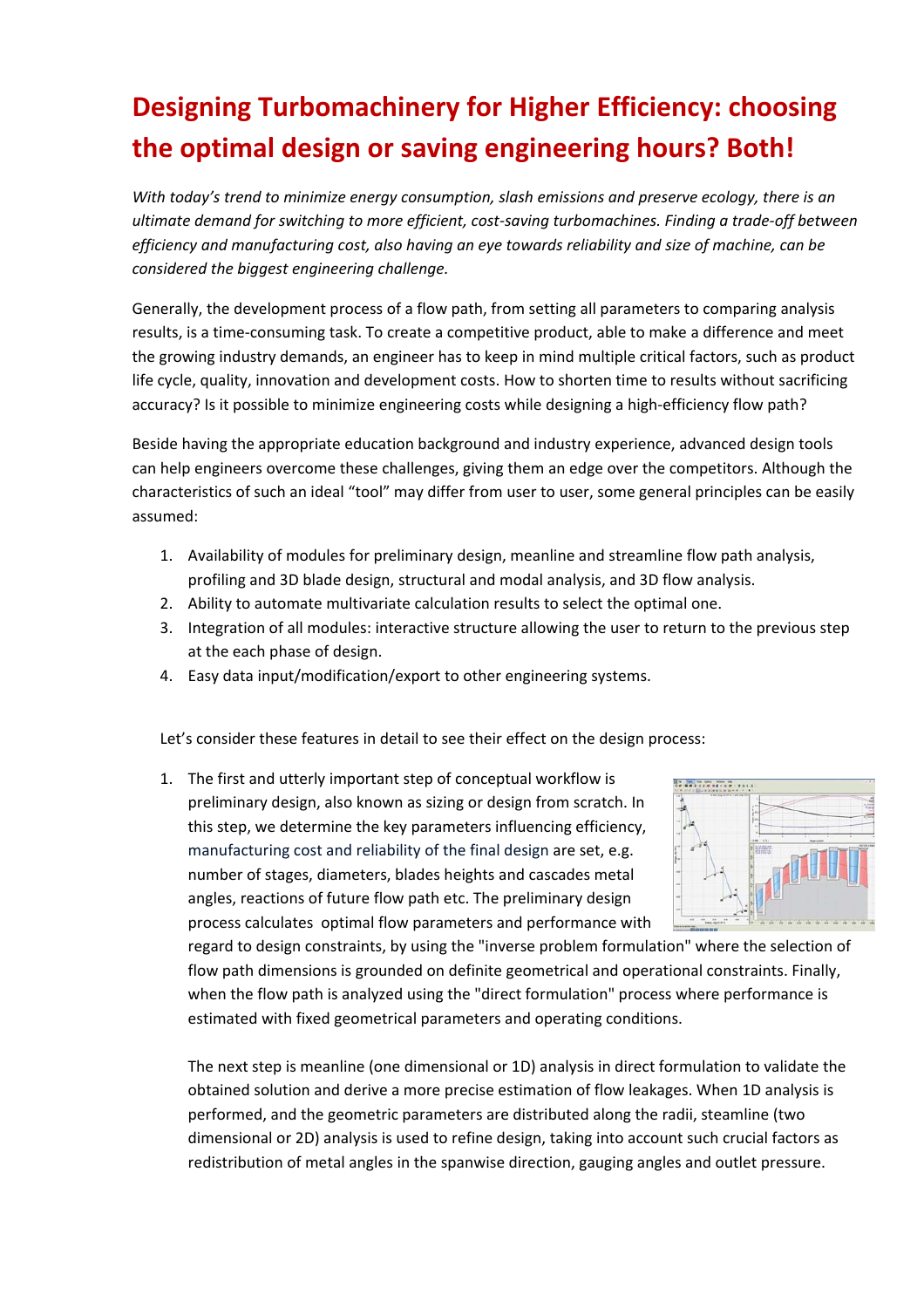To select the optimal blade twist law, Design of Experiment (DoE) methods are used. At this phase of design, the engineer can estimate the influence of geometrical and operational dimensions, variation on power, efficiency etc. which results in better performance of the turbomachine.

After 1D/2D analysis, airfoil cross‐section profiling is performed to find the appropriate airfoil outline using flow calculations in planar profile cascades with regard to the boundary layer and compressibility effects. Such geometrical and aerodynamic criteria of profile quality as minimum of integral curvature and minimum of profile losses are taken into consideration while optimizing the profiles. The profiling process may also include analysis of flow charts with velocity, pressure, momentum, thickness values, Buri criterion and distribution of heat transfer coefficients along the profile outline.

At the stage of structural and modal analysis, geometric parameters are selected using simplified formulations, so that the optimal strength conditions will be achieved. Before starting the analysis, boundary conditions and material properties are specified. Thus, the outputs for structural analysis calculations are stresses in the blades and tensor components, while outputs for modal analysis calculations are represented by values of the specified number of the first four natural frequencies for analyzed blades and generation of Campbell diagram.



Finally, 3D flow analysis is performed using CFD tools to generate computational mesh for inter‐blade channels upon 3D blade and stage geometry. The outputs for turbomachinery analysis are divided into integral flow characteristics (values of mass flow rate, power, efficiency in calculated point of performance curve) and partial flow characteristics

(distributions of flow angles, velocities, pressures etc. at any control streamwise and spanwise station.)

2. Ability to generate multiple designs to select the optimal one is critical, as it can considerably cut the design process. It is obvious that, by presenting several designs, it is easier to meet customers' specific requirements, including geometry constraints, budget, time to market etc.

To achieve this, at the stage of preliminary design, a set of solutions is generated within specified ranges, and the correlation between design parameters and performance is found. Then the design space explorer provides visual comparison of the calculation results, and the best design is chosen. All solutions are filtered by different parameters, e.g. number of stages, meridional and axial dimensions, maximal blades weight etc. This approach allows saving precious engineering hours while selecting the only one right design among thousands obtained solutions. As a result, the development process can decrease from months to weeks and from weeks to days (depending on the design).

3. An integrated environment ensures rapid conceptual design of flow paths. It encompasses the full cycle of design, from preliminary design, through performance map generation, 1D/2D streamline analysis and multidisciplinary optimization to cascade profiling, 3D blade design and 3D FEA/CFD. All modules are integrated allowing the engineer to change the design at